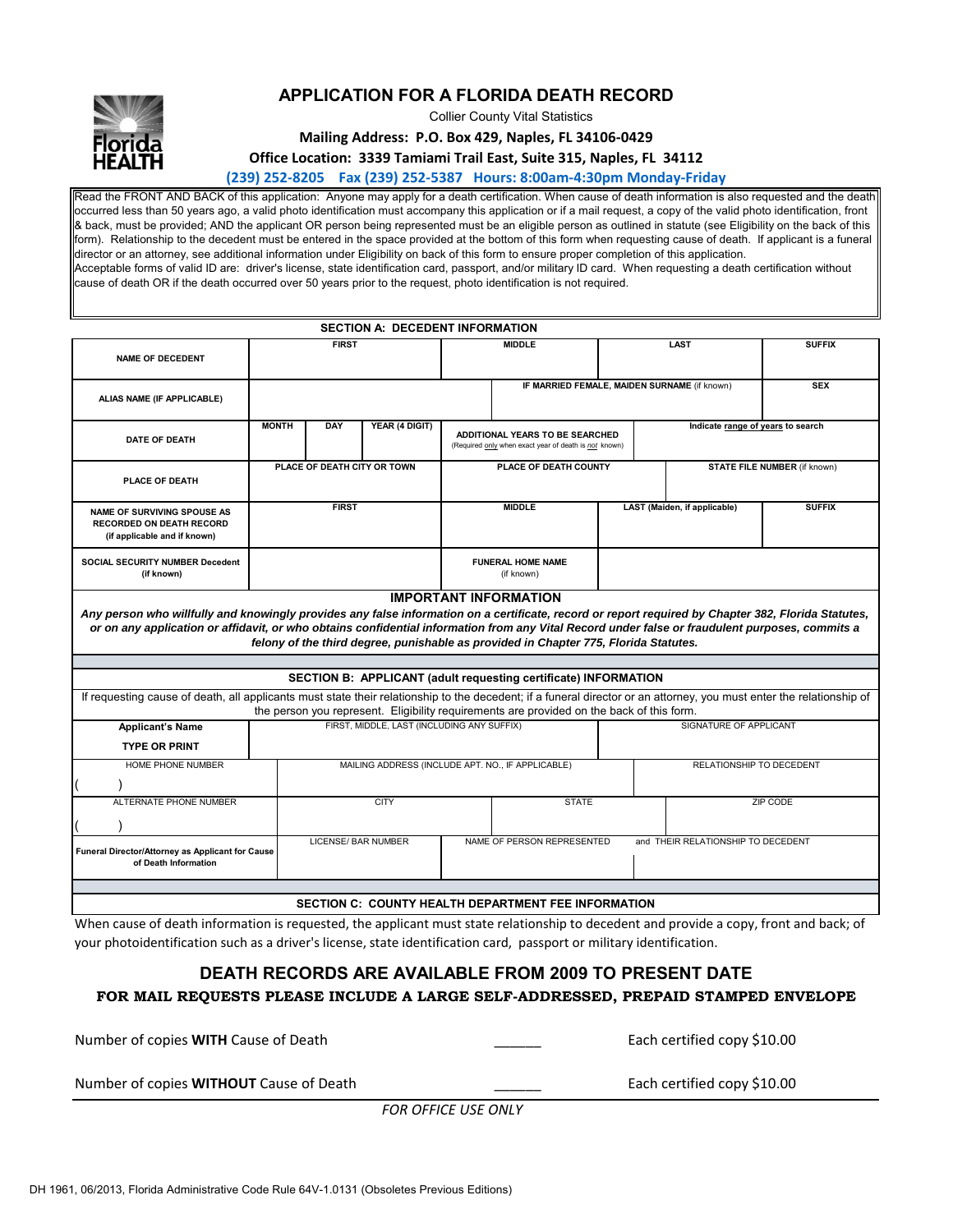**Certificate # ID#**